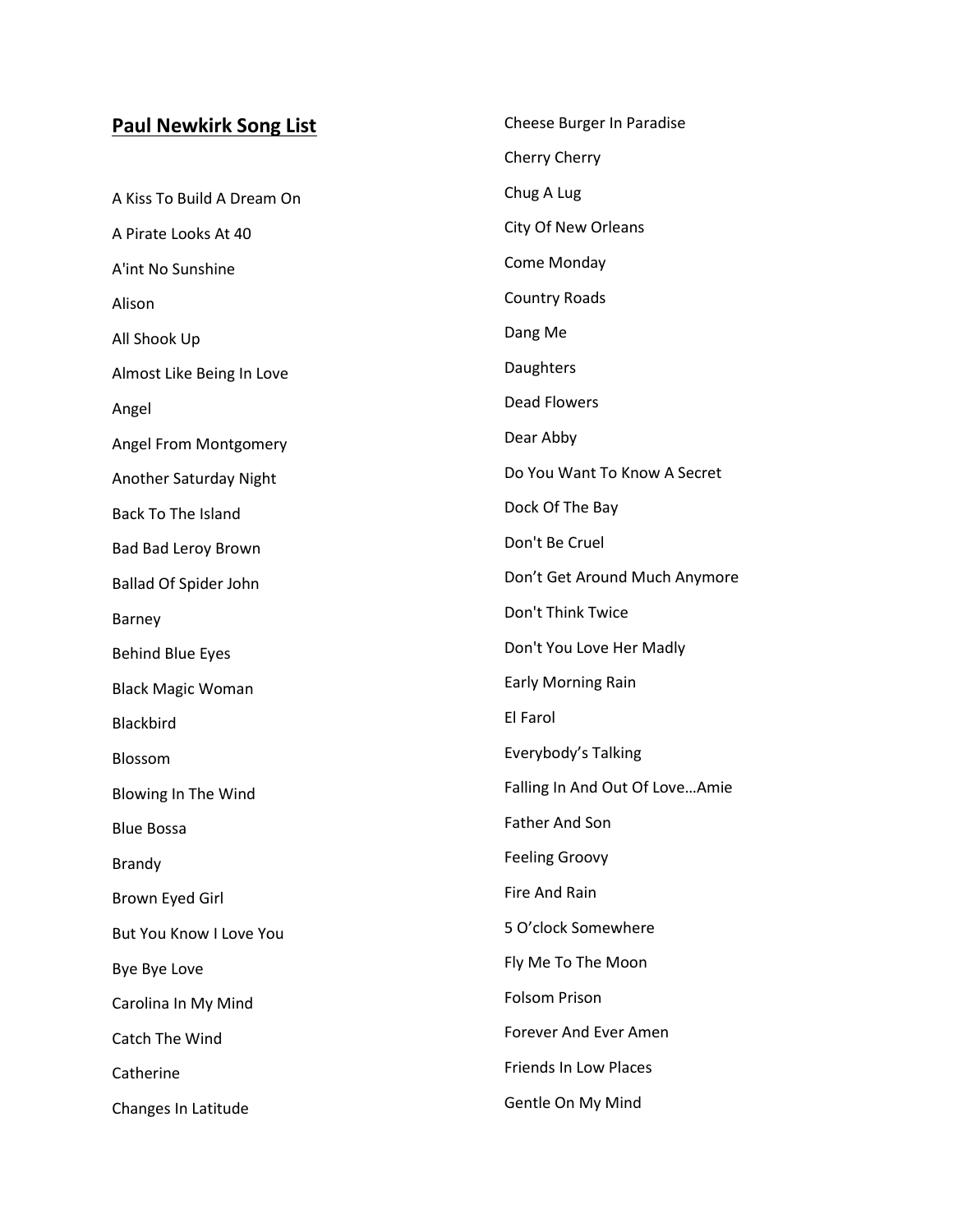| Georgia                               | Just Like A Woman            |
|---------------------------------------|------------------------------|
| Girl From Ipanema                     | Just The Way You Are         |
| Girl, You'll Be A Woman Soon          | Kathy's Song                 |
| Gravity                               | King Of The Road             |
| Have I Told You Lately                | Knocking On Heavens Door     |
| Have To Say I Love You In A Song      | Lady Blue                    |
| Hello In There                        | Landslide                    |
| Here Comes The Sun                    | Lay Lady Lay                 |
| Hey Bartender                         | Layla                        |
| Hey Good Lookin'                      | Leader Of The Band           |
| <b>Homeward Bound</b>                 | Let It Be Me                 |
| I Can Love You Like That              | Little Sister                |
| I Can't Help Falling In Love With You | Lo And Behold                |
| I Feel Fine                           | Lodi                         |
| I Shot The Sheriff                    | <b>London Homesick Blues</b> |
| I Swear                               | Looking For A Lady           |
| I Won't Back Down                     | Looking Out My Back Door     |
| If Tomorrow Never Comes               | Louise                       |
| If You Could Read My Mind             | Love In Vain                 |
| I'll Be Back                          | Love Me Tender               |
| I'll Be Your Baby Tonight             | Lucille                      |
| <b>Illegal Smile</b>                  | Lyin' Eyes                   |
| In My Life                            | Make Me A Memory (Sad Samba) |
| Into The Mystic                       | Margaritaville               |
| Is This Love                          | Me And Julio                 |
| It's My Job                           | Melissa                      |
| Jamaica Farewell                      | Memphis                      |
| Jambalaya                             | Mexico                       |
| Jammin'                               | Michelle                     |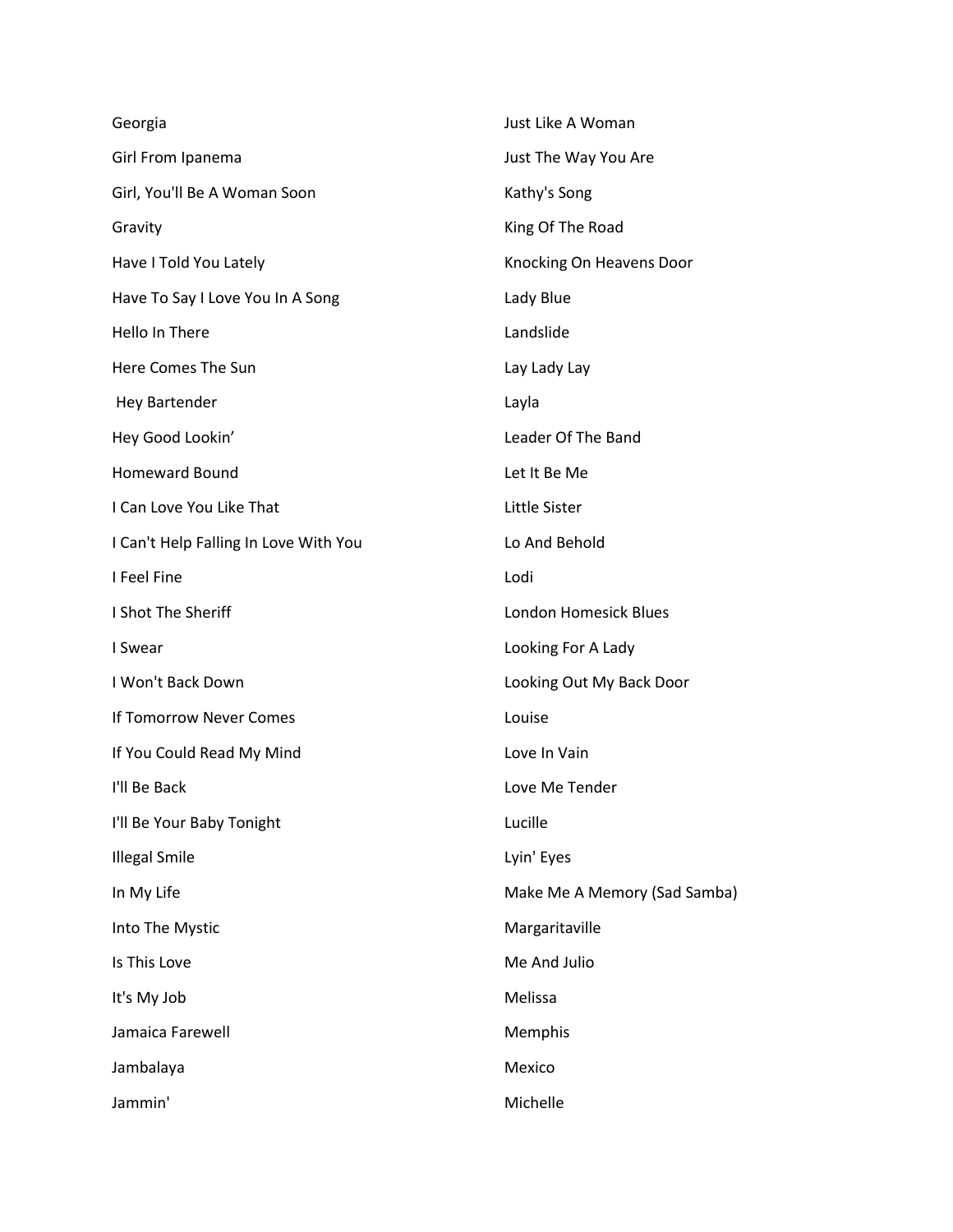| Moondance                 | Save The Last Dance                 |
|---------------------------|-------------------------------------|
| <b>Mother Natures Son</b> | Scotch And Soda                     |
| Mr. Bojangles             | Second Cup Of Coffee                |
| Mrs. Robinson             | Secret Agent Man                    |
| Muskrat Love              | Sharing The Night Together          |
| <b>Mustang Sally</b>      | She's Always A Woman To Me          |
| My Girl                   | Shower The People                   |
| My Little Suede Shoes     | Solitary Man                        |
| No Woman No Cry           | Somewhere Over The Rainbow          |
| Norwegian Wood            | Sounds Of Silence                   |
| Old Flame                 | Stir It Up                          |
| Old Time Rock And Roll    | <b>Stormy Monday</b>                |
| One Love                  | Summertime                          |
| Operator                  | <b>Sunday Morning Comin' Down</b>   |
| Opinion On Love           | Sweet Baby James                    |
| Oye Como Va               | <b>Sweet Caroline</b>               |
| Pancho And Lefty          | Take It Easy                        |
| Paradise                  | <b>Tequila Sunrise</b>              |
| Peaceful Easy Feeling     | Thank The Lord For The Nighttime    |
| Please Be With Me         | The Boxer                           |
| Pretty Woman              | The Dance                           |
| Puff The Magic Dragon     | The Gambler                         |
| Rainy Day People          | The Highway Man                     |
| Rainy Night In Georgia    | The Night They Drove Old Dixie Down |
| <b>Redemption Song</b>    | The River                           |
| Rocky Raccoon             | The Weight                          |
| Route 66                  | The Wind Cries Mary                 |
| Ruby                      | These Days                          |
| Sam Stone                 | They All Ask For You                |